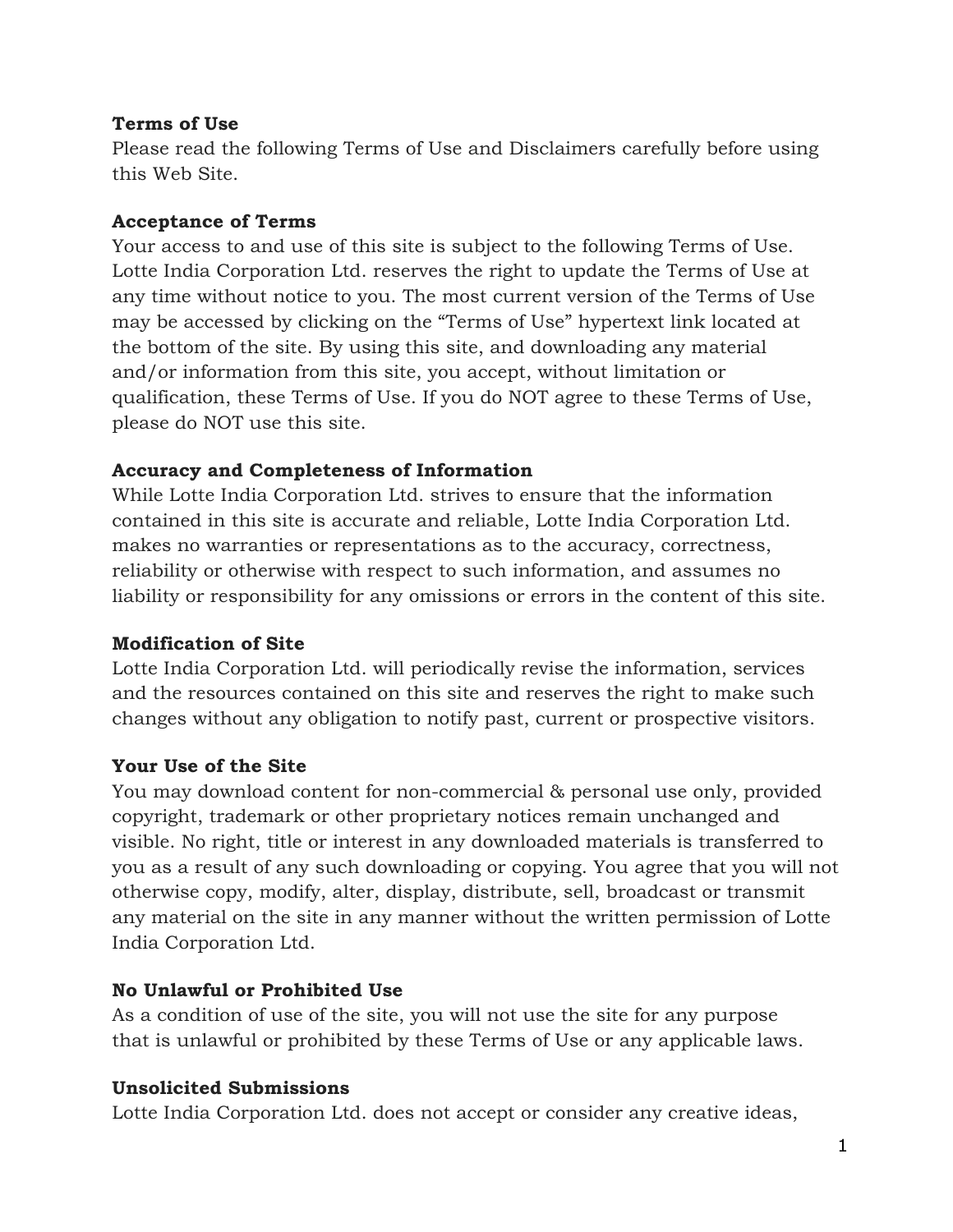suggestions or materials from the public ("Submissions") and therefore, you should not make any submissions to Lotte India Corporation Ltd. If you do send us a submission, despite our request not to do so, then such submission will be considered non-confidential and non-proprietary and shall immediately become the property of Lotte India Corporation Ltd. Lotte India Corporation Ltd. shall exclusively now and hereinafter own all rights, title and interest therein. Lotte India Corporation Ltd. will be free to use any submissions for any purpose whatsoever.

### **Privacy Policy**

Lotte India's use of any personal data you submit to the Site is governed by the site's privacy policy.

### **Disclaimers**

Your use of this site is at your sole risk. The site is provided on an "as is" basis. Lotte India Corporation Ltd. expressly disclaims any warranty of any kind, whether express or implied, as to any matter whatsoever relating to this site, including without limitation the implied warranty of merchantability, fitness for any particular purpose or non infringement. If you download any material from this site, you do so at your own discretion & risk and you will be responsible for any damage to your computer system or loss of data that results from the download of any such material

### **Limitation of Liability**

In no event and under no legal or equitable theory, whether in tort, contract, strict liability or otherwise, shall Lotte India Corporation Ltd. be liable for any direct, indirect, special, incidental or consequential damages arising out of any use of the information contained herein, including, without limitation, damages for lost profits, loss of goodwill, loss of data, work stoppage, accuracy of results, or computer failure or malfunction.

#### **Indemnification**

You agree to defend, indemnify and hold Lotte India Corporation Ltd. harmless from and against any and all claims, damages, costs and expenses, including attorney's fees, arising from and related to your use of the Site.

### **Copyright Notice**

Unless otherwise noted, the graphic images, buttons and text contained in this site are the exclusive property of Lotte India Corporation Ltd. Except for personal use, these items may not be copied, distributed, displayed, reproduced, or transmitted, in any form or by any means, electronic,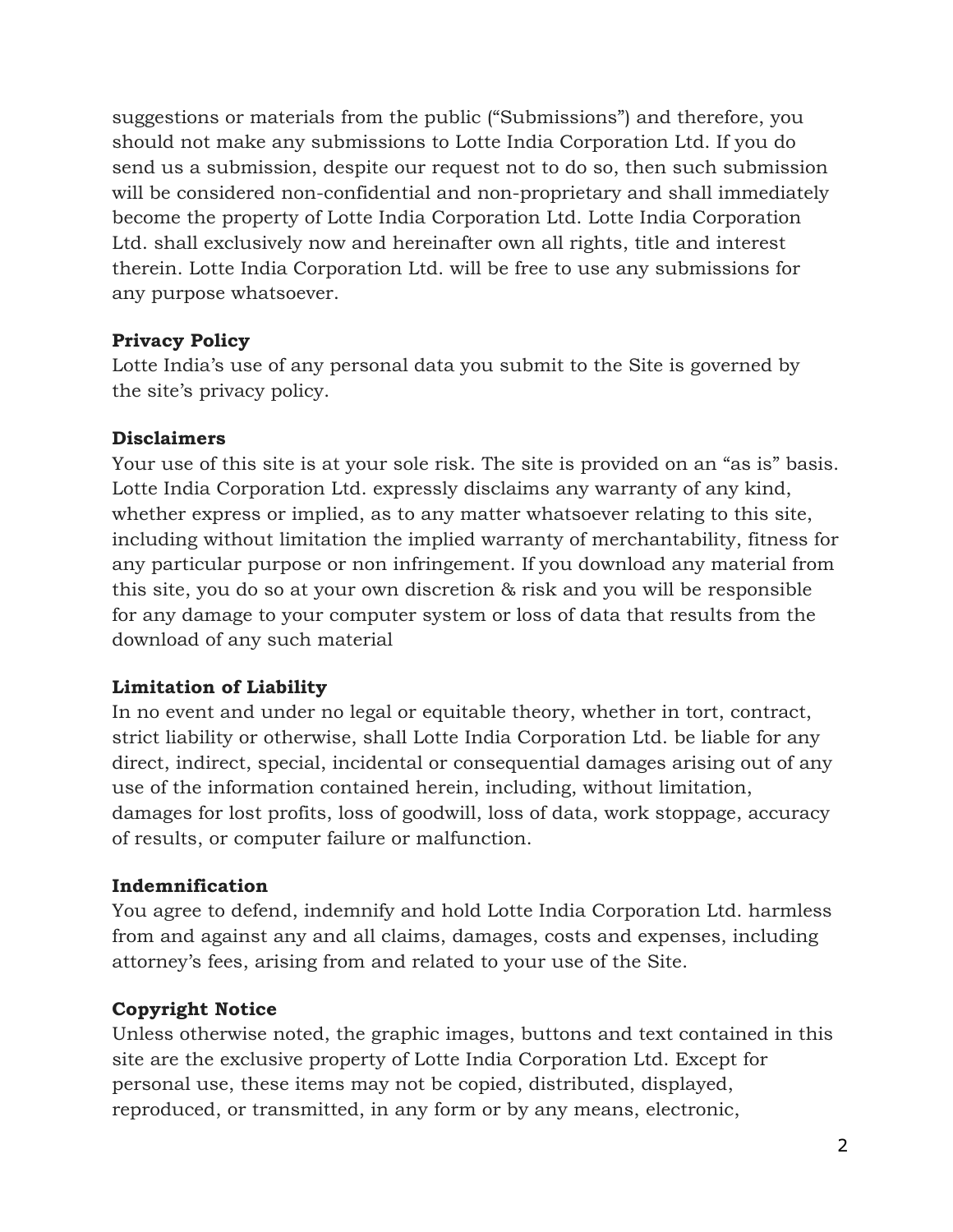mechanical, photocopying, recording, or otherwise without prior written permission of Lotte India Corporation Ltd.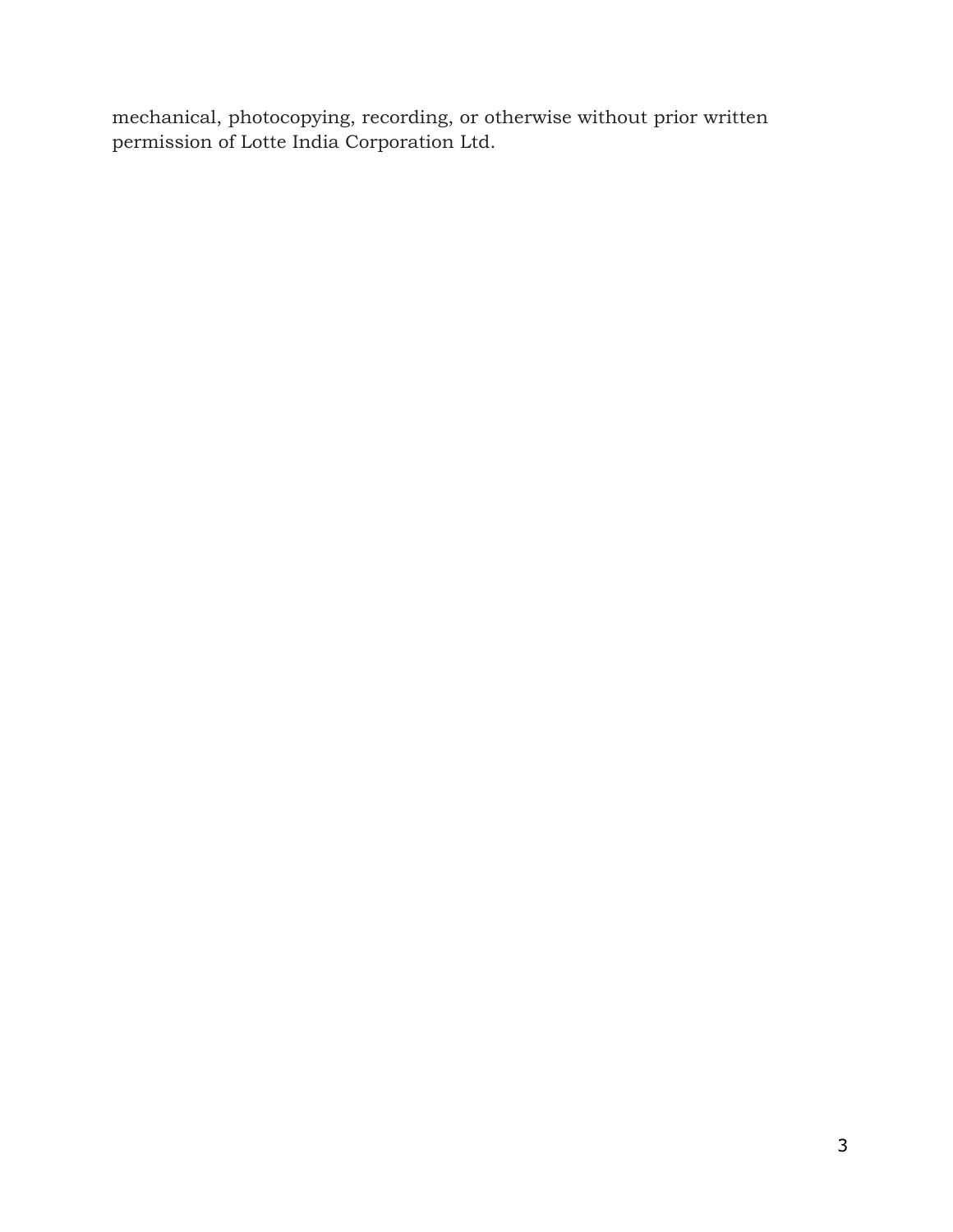## **Trademarks**

This site features logos, brand identities and other trademarks and service marks (collectively, the "Marks") that are the property of, or are licensed to Lotte India Corporation Ltd. Nothing contained on this site should be construed as granting, by implication, estoppel, or otherwise, any license or right to use any Mark displayed on this site without written permission of Lotte India Corporation Ltd. or any such third party that may own a Mark displayed on the site.

## **Links to Third Party sites**

This website may contain hyperlinks or other connection devices, which will allow you to use this website and access other websites. Lotte India Corporation Ltd. is not responsible and assumes no responsibility for the contents of any non-Lotte India Corporation Ltd. linked internet website, or for any potential damage arising out of or in connection with the use of any such link. The internet websites to which links are provided in this website are not under the control of Lotte India Corporation Ltd. Access to any other internet websites linked to the website is at the user's own risk. In addition, the existence of a link between this website and any other internet website is not and shall not be understood to be an endorsement by Lotte India Corporation Ltd. of any material, substance, information or the owner or proprietor of the linked internet website, and such link shall not imply nor create any relationship nor endorsement between Lotte India Corporation Ltd. and/ or its affiliates/ associates and the owner or proprietor of such linked website.

# **Privacy Policy**

# **Your Acceptance of These Terms**

Your continued use of this Site signifies your assent to Lotte India Corporation Ltd. Privacy Policy. This policy is periodically reviewed and may be subject to change.

In general, we collect information about you in the following ways:

- Cookies/IP Address: When you connect to our website, we will detect your IP address and store a cookie on your computer.
- Technical Support/Information: When you fill out a form on our site requesting technical support or information, we ask you for your personal information and other information necessary to answer your question or resolve your problem.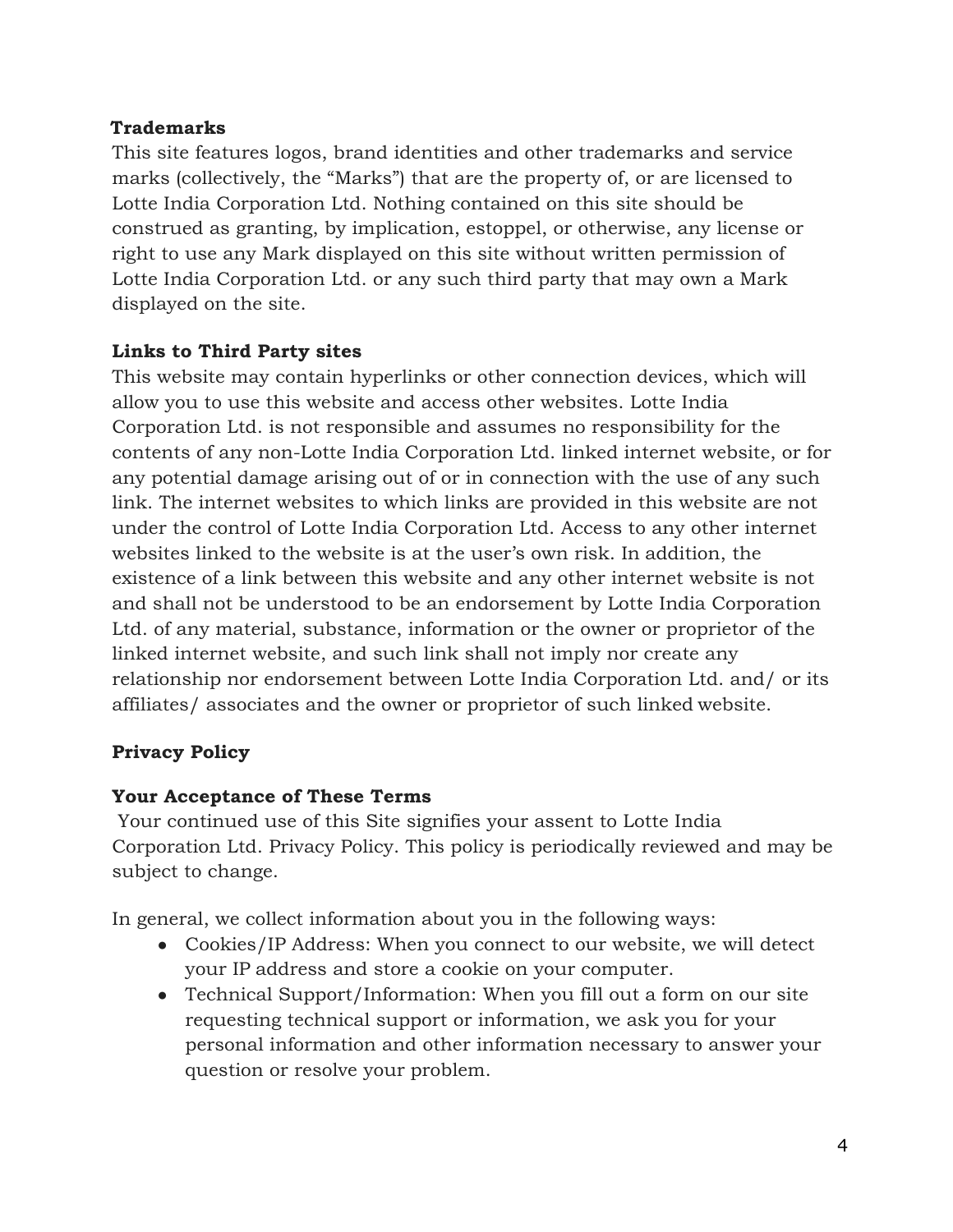There is also information about your computer hardware and software that is automatically collected by LICL. This information can include your IP address, browser type, domain names, access times and referring web site addresses. This information is used by LICL for the operation of the service, to maintain quality of the service, and to provide general statistics regarding use of the website.

Please keep in mind that if you directly disclose personally identifiable information or personally sensitive data through LICL public message boards, this information may be collected and used by others. Note: LICL does not read any of your private online communications.

LICL encourages you to review the privacy statements of websites you choose to link to from LICL so that you can understand how those websites collect, use and share your information. LICL is not responsible for the privacy statements or other content on Web sites outside of the website

# **Use of Information:**

Lotte India Corporation Ltd. uses your information on an aggregated basis to do such things as operate and enhance our site. We statistically analyze site usage, including the behavior of our members, to improve the content, layout, and services of the website, as well as to enhance our marketing and promotional efforts.

Lotte India Corporation Ltd. may use your personal information as follows:

- To respond to your questions and requests, to provide you with access to certain areas and features and to communicate with you about your activities on this website.
- To share it with our related parties as required to perform functions on our behalf in connection with the Site (such as delivery of merchandise, administration of the website or promotions or other features on it, marketing, data analysis or customer services). To do so, it may be necessary for us to transmit your personal information to outside the above jurisdiction\* and you agree to this transfer. Further use or disclosure of the information by them for other purposes is not permitted.
- To provide you with product information or promotional and other offers from us or our related parties. For other purposes set out when your information is collected or in any additional terms and conditions applicable to the particular feature of the Site.
- For disclosures required by law, regulation or court order.
- For the purpose of or in connection with legal proceedings or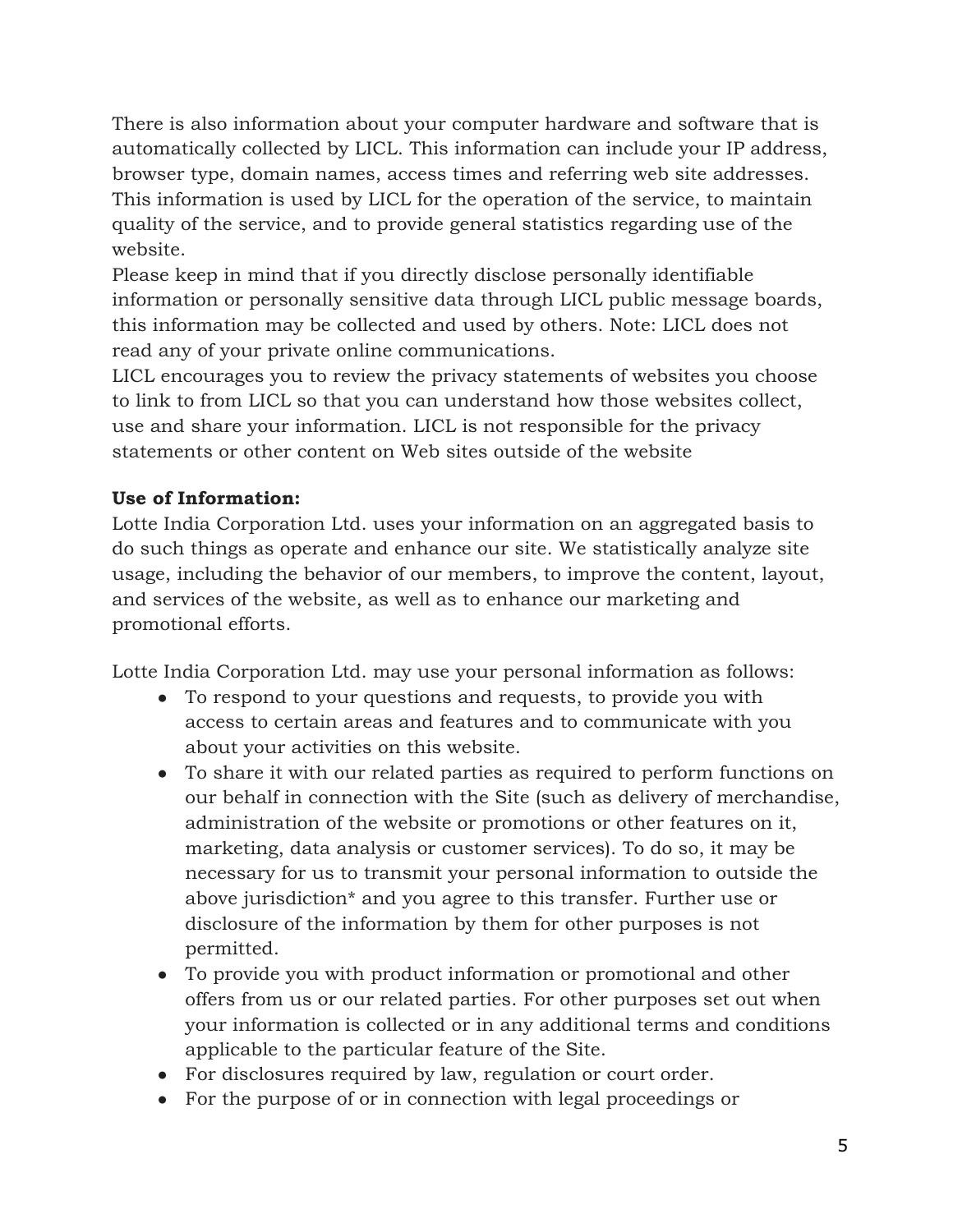necessary for establishing, defending or exercising legal rights.

 $\bullet$   $\;$  In an emergency to protect the health or safety of Site users or the general public or in the interests of national security.